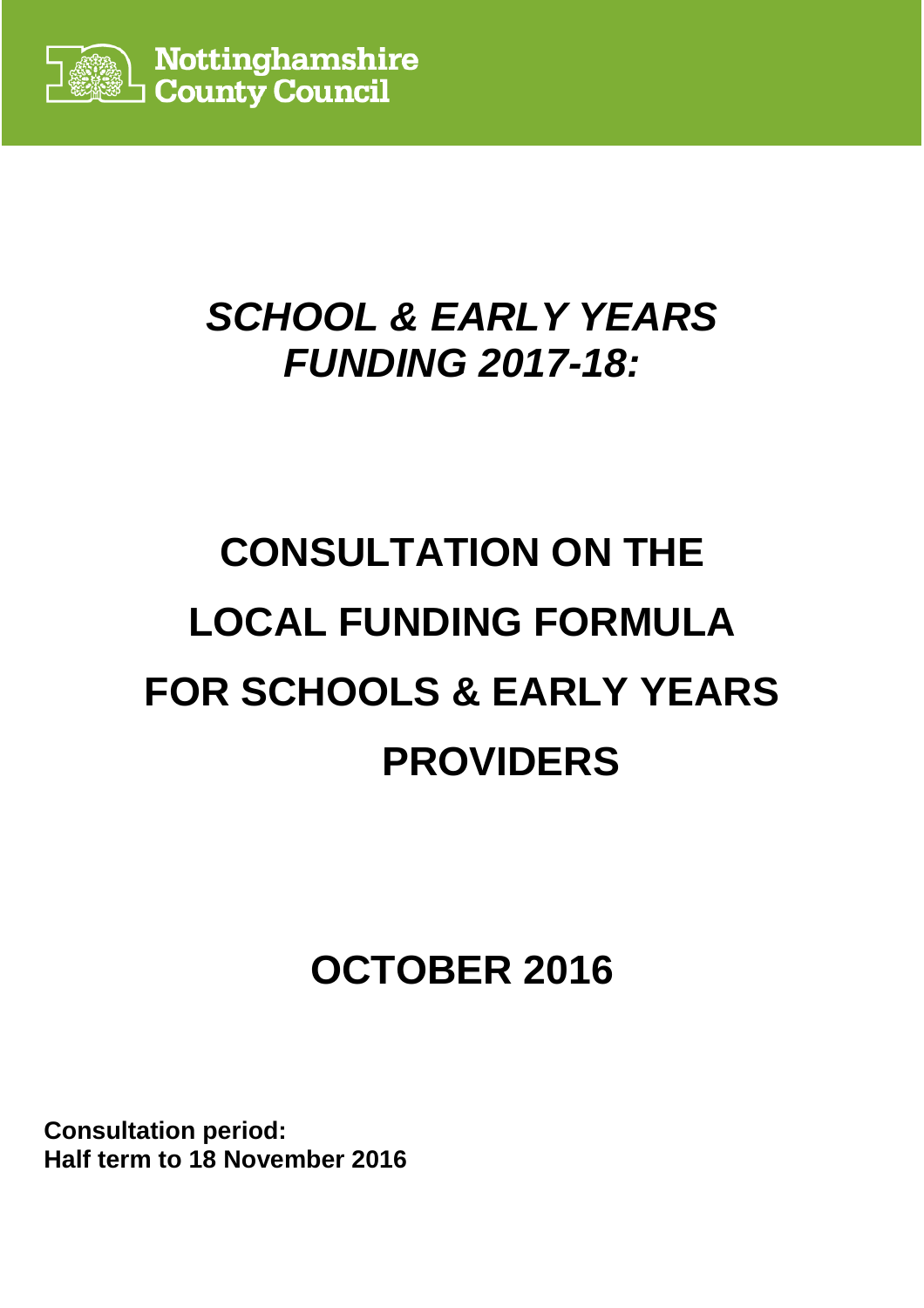| <b>Section</b> | <b>Contents</b>                                    | Page           |
|----------------|----------------------------------------------------|----------------|
|                |                                                    |                |
| 1              | Introduction                                       | $\overline{2}$ |
|                |                                                    |                |
| $\overline{2}$ | Approach to the Consultation                       | 3              |
|                |                                                    |                |
| 3              | Early Years Funding Formula Consultation 2017-18   | 4              |
|                | Overview of Proposals for 2017-18                  | $\overline{4}$ |
|                | Early Years Block Per Pupil Amounts                | $\overline{4}$ |
|                | Base Hourly Rate for 2 Year Olds                   | 5              |
|                | Base Hourly Rate for 3 to 4 Year Olds              | 5              |
|                | Deprivation                                        | 5              |
|                | <b>Meal Allowance</b>                              | 5              |
|                | <b>Sustainability Supplement</b>                   | 6              |
|                |                                                    |                |
| 4              | <b>Schools Block Consultation 2017-18</b>          | 6              |
|                | <b>Allowed factors and Guidance</b>                | 6              |
|                | 2016-17 Schools Block Funding Formula              | $\overline{7}$ |
|                | Overview of Proposals for 2017-18                  | 10             |
|                | Deprivation and the treatment of the Pupil Premium | 10             |
|                | <b>Growth Fund</b>                                 | 12             |
|                | De-delegation                                      | 12             |
|                | Gains Cap & Minimum Funding Guarantee              | 13             |
|                | <b>High Needs Funding</b>                          | 13             |
|                | Reserve allocation                                 | 13             |

**IDACI data covering note Appendix A – IDACI data – Total Budget Appendix B – IDACI data – Individual Factors**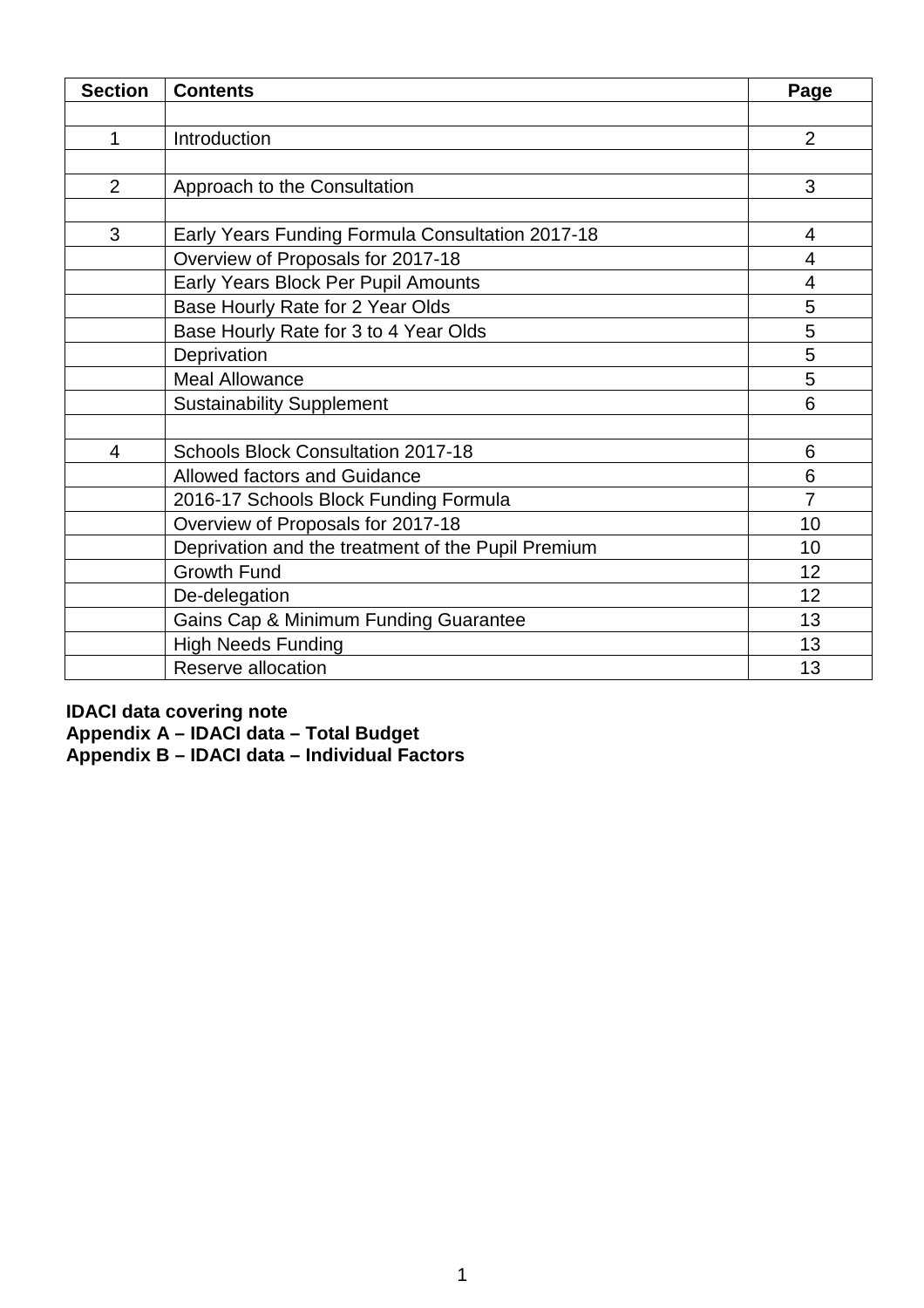#### **1. Introduction**

- 1.1 In determining the local funding formula a local authority must engage in open and transparent consultation with all maintained schools and academies in the area as well as its schools forum including the method, principles and rules adopted. Where any proposed changes affect early years providers they too must be consulted. The local authority must submit a pro-forma detailing the new formula to the Education Funding Agency (EFA) by  $20<sup>th</sup>$  January 2017.
- 1.2 This consultation concerns the Dedicated Schools Grant (DSG) Schools and Early Years Block funding for 2017-18 and the distribution of this through the local funding formula. It is relevant to all primary and secondary maintained schools, academies and early years providers in Nottinghamshire.
- 1.3 There is widespread recognition that the current schools funding system is unfair and out of date. Whilst the DfE remain committed to addressing this, the introduction of a national funding formula - where pupils attract the same level of funding no matter where they go to school in the country - will not be addressed in the 2017-18 financial year – the start has been deferred for an additional year. The changes required to local funding arrangements from 2017-18 can, therefore, be viewed as a further period of transition to support the move to a new national formula in the future.
- 1.4 This consultation is influenced by work undertaken by the Schools Forum over the last year. Following the consultation for 2016-17 the Schools Forum created a working group to examine the Nottinghamshire formula and better understand all the elements of this. The impact of the changes to the IDACI dataset was discussed in March by the full Forum and it was understood that as the allocation to IDACI had remained constant there are Schools/ Academies in the authority have gained as well as those who had lost. The Minimum Funding Guarantee (MFG) gives schools protection to ensure that they cannot lose more than 1.5% on their per pupil baseline of the previous year. The 'funding' working group discussed possible models, and brought back their comments to the June meeting, and met again in July. As a result of the work done by this group to consider the consultation process and the 2017-18 budgets their recommendation is that no changes are made to the formula for 2017-18. Over the summer it was announced that the IDACI dataset would be changing once again, and the impact of this was modelled and shared with the Schools Forum in September. However the Forum felt that if the formula was not changed as a result of last year's data changes, it should not be changed for 2017-18. Members are aware that we are in a period of transition and feel that stability is an important consideration as far as this is possible. The recommendation to leave the formula unchanged has been reflected in the consultation.
- 1.5 The early years block was previously funded on a per pupil basis with a varying amount for each local authority across the country. The government has acknowledged that the child care funding rates need to be increased and are in the process of reviewing the current system and a national funding formula for early years is currently out for consultation. The results of this are not yet known, but it is likely that the 2017-18 early years funding will be distributed to local authorities according to a national funding formula. The indicative figures are that Nottinghamshire will receive increased funding, but it is not clear whether this will be sufficient to maintain hourly funding at the same rates as 2016-17.
- 1.6 The consultation therefore proposes that Nottinghamshire continues to fund at 2016- 17 levels with the additional amount funded from the DSG non ISB reserve if required. If there is a subsequent increase to the per pupil unit of funding through the national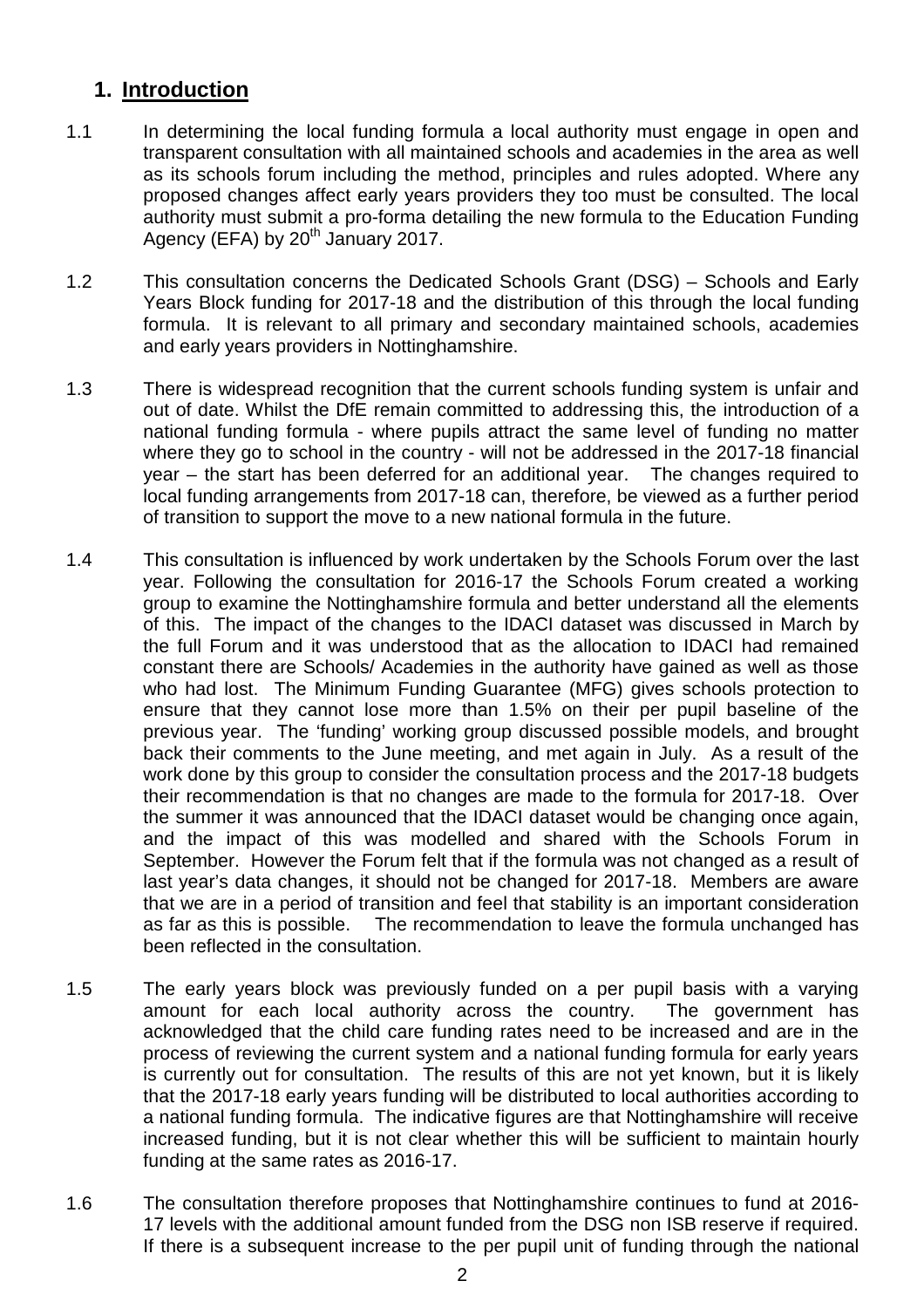funding formula, as indicated by the national consultation, this will be passed on to child care providers according to our previous agreed formula.

#### **2. Approach to the Consultation**

- 2.1 In 2016-17 the annual per pupil amount paid to early years providers was increased to £2,280 which was above the amount funded from the early years block. This increase over and above the grant funding was met from the Non ISB reserve. If the early years block is not sufficient to fund these rates it is proposed to repeat this. As the funding from the Early Years Single Funding Formula (EYSFF) is unknown, in order to keep the affordability of this arrangement under review, this will form part of the annual consultation process again.
- 2.2 Pupil Premium and funding from the High Needs block will continue to be distributed by the methods prescribed or agreed outside of the local funding formula.
- 2.3 Paragraph 3.3 outlines the requirement set by the DfE for each of the factors used in determining the early years funding formula.
- 2.4 Paragraph 4.3 outlines the requirements set by the DfE for each of the factors that may be used in determining the local schools funding formula in 2017-18. There are no changes to those requirements so the proposals set out are in-line with last year's formula though, of course, this is the opportunity for schools to voice any concerns they have about existing arrangements and to suggest further modification to the formula, within the DfE requirements.
- 2.5 **At this stage, the local authority would be unable to show exactly how making any changes would affect budgets for 2017-18 as data on changes in pupil numbers, demographics and the DSG settlement are not yet available. No changes are proposed to individual factors so the attached figures are to reflect the change in the IDACI bands based on current year data (Appendix A & B).**
- 2.6 **The figures in Appendix A & B are based on October 2015 pupil numbers and datasets provided by the DfE and 2016-17 funding levels. They therefore do not reflect the funding that will be received by a school in 2017-18 and have been provided for indicative purposes only.**
- 2.7 The consultation on these proposals will be launched during half term and be open until 18 November 2016.
- 2.8 Responses to the proposals in this consultation should be submitted by no later than Friday 18 November 2016 through Survey Monkey on the following link: to be provided on publication. They will be considered at an extraordinary meeting of the Schools Forum on 8 December 2016. The formula will be recommended to the County Council's Policy Committee for approval in January 2017.
- 2.9 The local funding formula for 2017-18 will be finalised based on affordability of the 2017-18 DSG settlement and issued pupil data sets in late December 2016, for final submission to the EFA by 20 January 2017. Individual school budget allocations will be confirmed to local authority maintained schools by 20 February 2017. The EFA will confirm academy budgets during February 2017.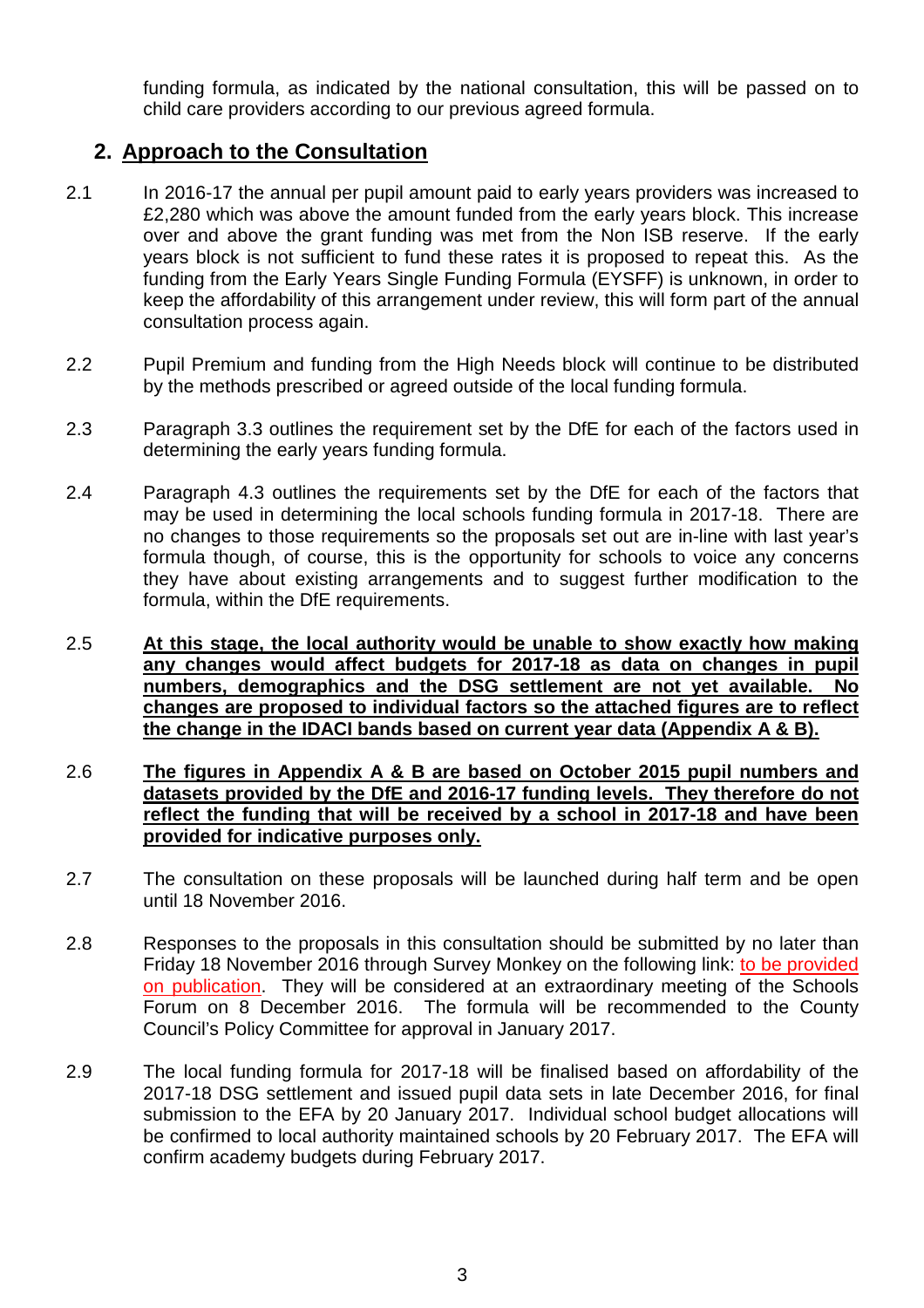# **3. Early Years Funding Formula Consultation for 2017-18**

- 3.1 The total funding for 2017-18 is likely to be affected by changes in the Early Years National Funding Formula (EYNFF) currently out for consultation. The proposal is to maintain the rates from 2016-17 (funding from the DSG non-ISB reserve if required) unless the funding allocated to Nottinghamshire allows the hourly rate to be increased, in which case the higher amount will be paid.
- 3.2 The Nottinghamshire EYSFF currently has four factors which are listed in the table below together with the criteria for each. The proposed figures in the Local Early Years Funding Formula for 2017-18 are indicated in the third column for reference.

|                | <b>Factor</b>                                              | 2016-17 Nottinghamshire<br><b>Criteria</b>                                                    | Proposed 2017-18                                                                                                                                                                                                                            |  |
|----------------|------------------------------------------------------------|-----------------------------------------------------------------------------------------------|---------------------------------------------------------------------------------------------------------------------------------------------------------------------------------------------------------------------------------------------|--|
|                | <b>Pupil led factors</b>                                   |                                                                                               |                                                                                                                                                                                                                                             |  |
| 1              | Base hourly rate for 2<br>year olds<br>(Compulsory factor) | £5.09 per hour<br>(includes a temporary<br>increase of 21p agreed by<br>the Schools Forum)    | Maintain at a minimum of<br>£5.09 per hour funded from<br>the DSG non-ISB reserve if<br>necessary, or more if funding<br>allows                                                                                                             |  |
| $\overline{2}$ | Base hourly rate for 3<br>- 4 year olds                    | £4.00 for PVI (38 weeks per<br>annum)<br>£3.90 Maintained schools (39<br>weeks per annum)     | Maintain at the same rates,<br>supplemented from the DSG<br>non-ISB reserve if necessary,<br>or increase if funding allows                                                                                                                  |  |
|                | (Compulsory factor)                                        | (Equivalent to £2,280 per<br>annum for 15 hours)                                              |                                                                                                                                                                                                                                             |  |
| 3              | Deprivation                                                | <b>FSM</b> indicator                                                                          | <b>FSM</b> indicator                                                                                                                                                                                                                        |  |
|                | (Compulsory factor)                                        | £0.05 per hour                                                                                | £0.05 per hour                                                                                                                                                                                                                              |  |
| 4              | <b>Meal Allowance</b><br>(Discretionary local<br>factor)   | £1.53 per meal for children<br>attracting the deprivation<br>supplement<br>PVI providers only | <b>Currently the EYNFF</b><br>consultation document clearly<br>states that consumables may<br>not be funded from the Early<br>Years block funding. If<br>required this factor will need<br>to be removed. Otherwise it<br>will be unchanged |  |

# 3.3 **Overview of Proposals for 2017/18**

3.3.1 Changes will only be made to the extent that the EYNFF requires or where increased funding enables an increased hourly rate. The proposal is that (if required) the base hourly rates are supplemented in 2017-18 from the reserve to ensure a minimum rate of those paid in 2016-17. (page 5, question 3)

#### **Question 1**

**Do you agree that if the government increases the per pupil funding, over and above the levels paid in 2016-17 that this is passed on to child care providers?**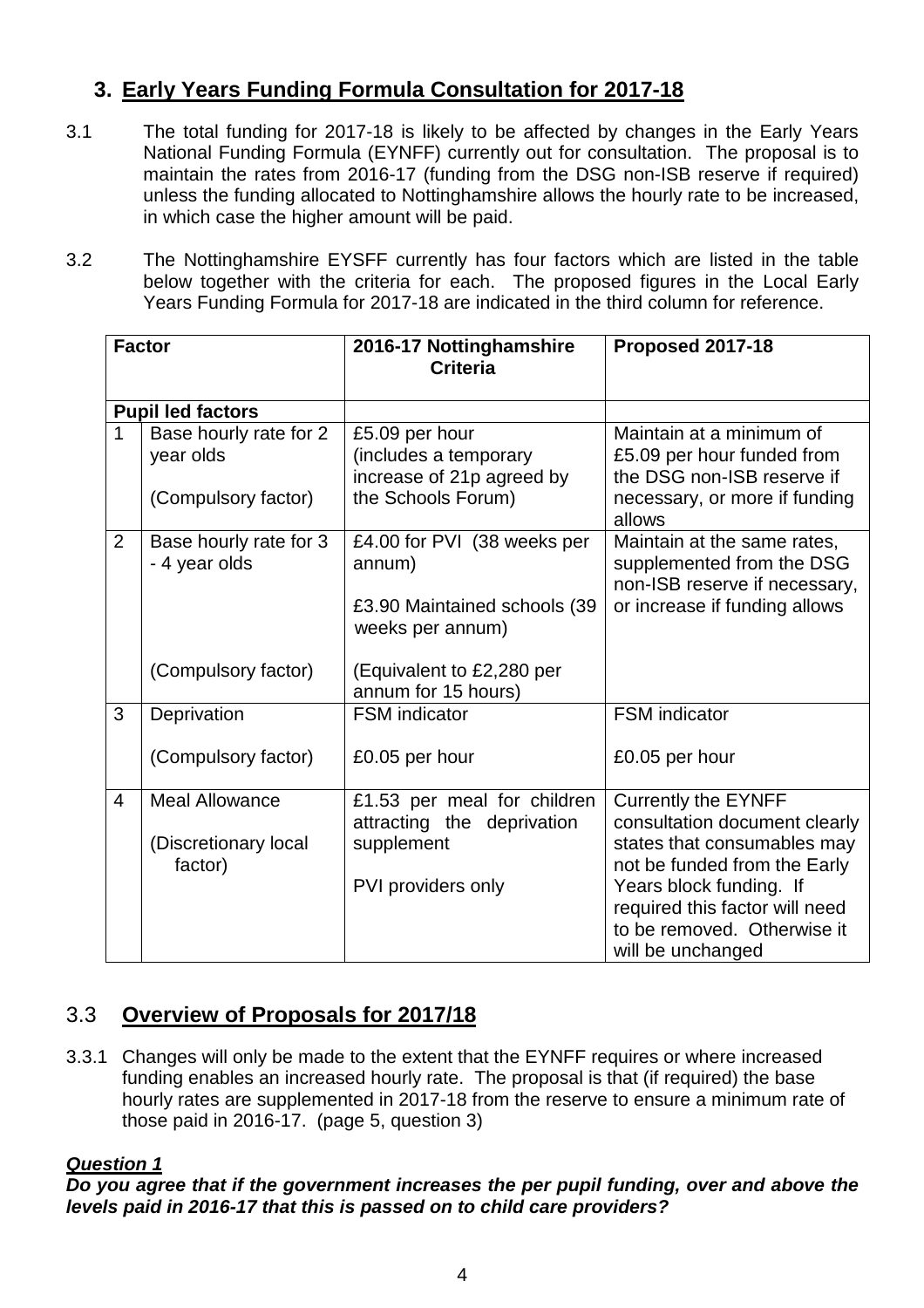#### **3.4 Base Hourly Rate for 2 Year Olds**

**3.4.1 With the agreement of Schools Forum, two year olds have been paid at £5.09 per hour up to and including this financial year but using funding from the DSG non-ISB reserve. The EYNFF consultation gives an indicative figure that funding may increase for two year olds in Nottinghamshire. However if the final rate is below £5.09, the proposal is to continue to supplement this hourly rate to £5.09 in 2017-18.** 

#### **Question 2**

**Do you agree that the base hourly rate for 2 year olds child care should maintained at at least £5.09 in 2017-18?** 

- **3.5 Base Hourly Rate for 3-4 Year Olds**
- **3.5.1 The 2016-17 Nottinghamshire hourly rate equates to £4.00 for PVIs and £3.90 for maintained primary schools. This was funded on a temporary basis in 2016-17 only from the Schools (Non ISB) reserve. The Non ISB reserve cannot be viewed as a long term source of funding. Any increase over and above the grant funding will have to be met from the Schools Block at some point in the future. In order to keep the affordability of this arrangement under review the EYSFF will form part of the annual consultation process while this continues.**
- **3.5.2 The EYNFF consultation gives an indication that funding may increase for 3-4 year olds in Nottinghamshire.**

#### **Question 3**

**Do you agree that the per pupil unit of funding for 3-4 year olds should be maintained at at least £2,280 per annum for children who do not receive a deprivation adjustment. This equates to an hourly rate of £4.00 for PVIs and £3.90 for maintained primary schools?** 

#### **Question 4**

**If you answered yes to question 2 or 3 do you agree that any shortfall in grant funding should be funded on a temporary basis from the Schools (Non ISB) Reserve?** 

#### **3.6 Deprivation**

3.6.1 The deprivation factor is currently £0.05 per hour for those children eligible for FSM. The proposal is to continue this for 2017-18.

#### **3.7 Meal Allowance**

**3.7.1 For children whose families met the free school meals criteria an additional £1.53 is paid if the child attended a session that spanned a lunch period to provide a meal. This is linked to the deprivation factor. This factor is not reflected in the National Funding Formula and may need to be removed for 2017-18. Otherwise the proposal is**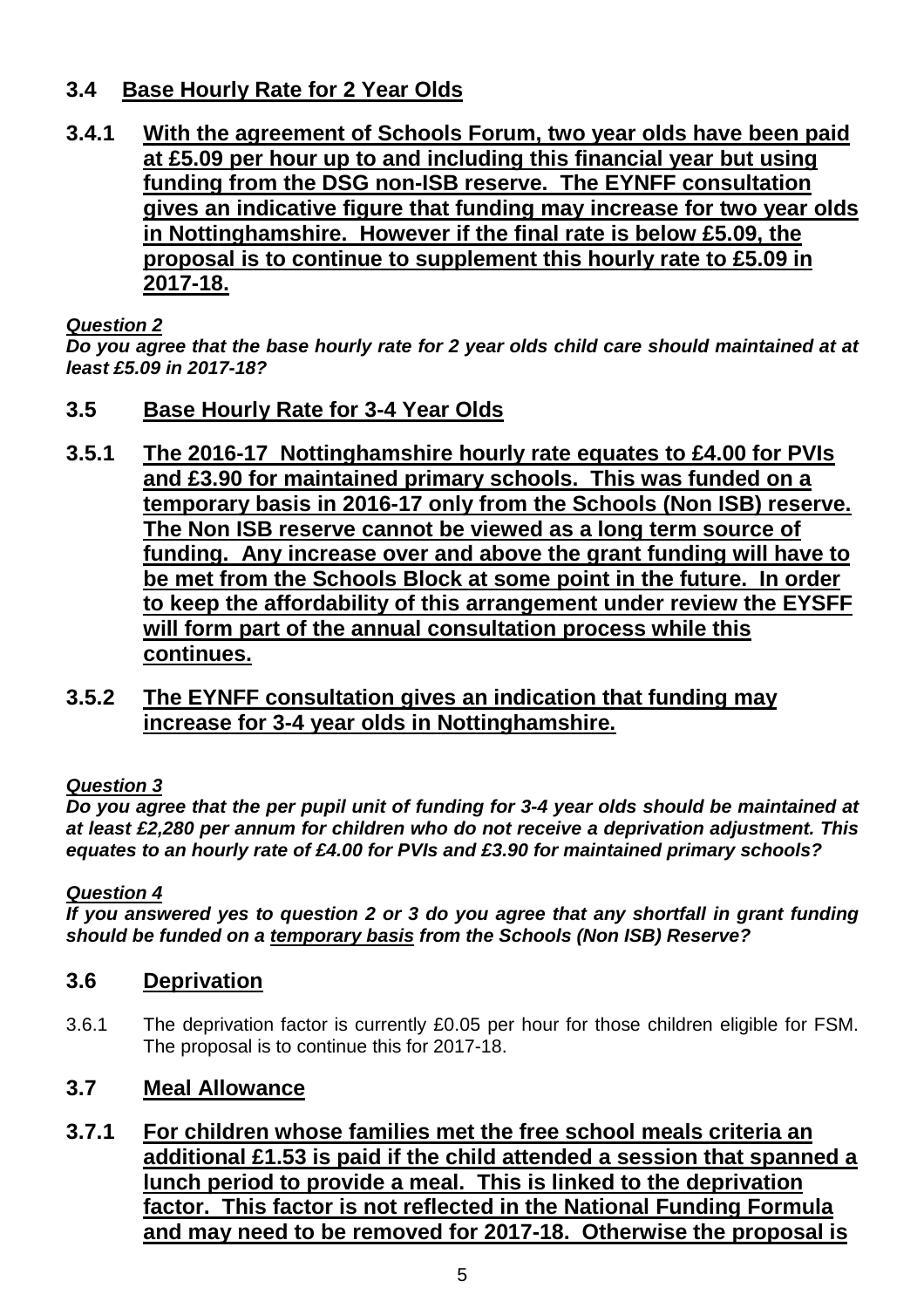#### **to leave this unchanged. This payment has been received by PVI's only.**

#### **Question 5**

**Do you agree with leaving the meal allowance unchanged if this is still a permitted factor within the Early Needs funding block?** 

#### **3.8 Sustainability Supplement**

**3.8.1 Until 2016-17, this supplement was a lump sum payment for schools whose nursery/foundation unit was historically less than 20 places. A payment of £10,360 was paid to the same 19 schools with no review of their continued eligibility for this payment. This factor was removed for 2016-17 and the 19 schools affected will receive a phased reduction in 2016-17 and 2017-18. This will be the last year of payment and reflects the decision made last year.** 

### **4. Schools Block Consultation 2017-18**

- 4.1 Funding within the Schools Block must be delegated to schools with the exception of any approved de-delegation for maintained schools (exception 1) or where the authority continues to provide for historic commitments or statutory functions (exceptions 2 and 3). Where funding is retained under exceptions 2 and 3, the authority is not allowed to retain more than the 2013-14 budget without the permission of the Secretary of State. Where funding was previously retained through dedelegation (exception 1), this must again be agreed with the Schools Forum for 2017- 18.
- 4.2 The schools local funding formula for 2017-18 will operate with a maximum of thirteen allowable factors, as it did in 2016-17. Of the thirteen factors, three remain not applicable in Nottinghamshire – Private Finance Initiative (PFI) contracts, London Fringe and Post-16 funded through the DSG.
- 4.3 In addition to the remaining factors, it will be permitted to apply to use exceptional premises factors in the local funding formula. In 2013-14 Nottinghamshire was successful in the application to use exceptional factors for joint use arrangements and rental of premises. These approved factors can continue to be used in 2017-18 provided that the same criteria are applied. Permission for any new exceptional premises factors to be used must be applied for from the Education Funding Agency (EFA).
- 4.4 For 2017-18, of the total funding delegated to schools through the local funding formula, a minimum of 80% of this must be distributed through the locally determined combination of pupil led factors (numbered 1 to 6 in the table below). In Nottinghamshire, a total of 91.26% was allocated through the pupil led funding in 2016-17.
- 4.5 The DfE have not prescribed any constraints on the primary to secondary funding ratio for 2017-18. However, local authorities are advised to identify how they compare nationally. The national average for the primary to secondary ratio in 2016-17 was 1:1.28; in Nottinghamshire the ratio was 1:1.265.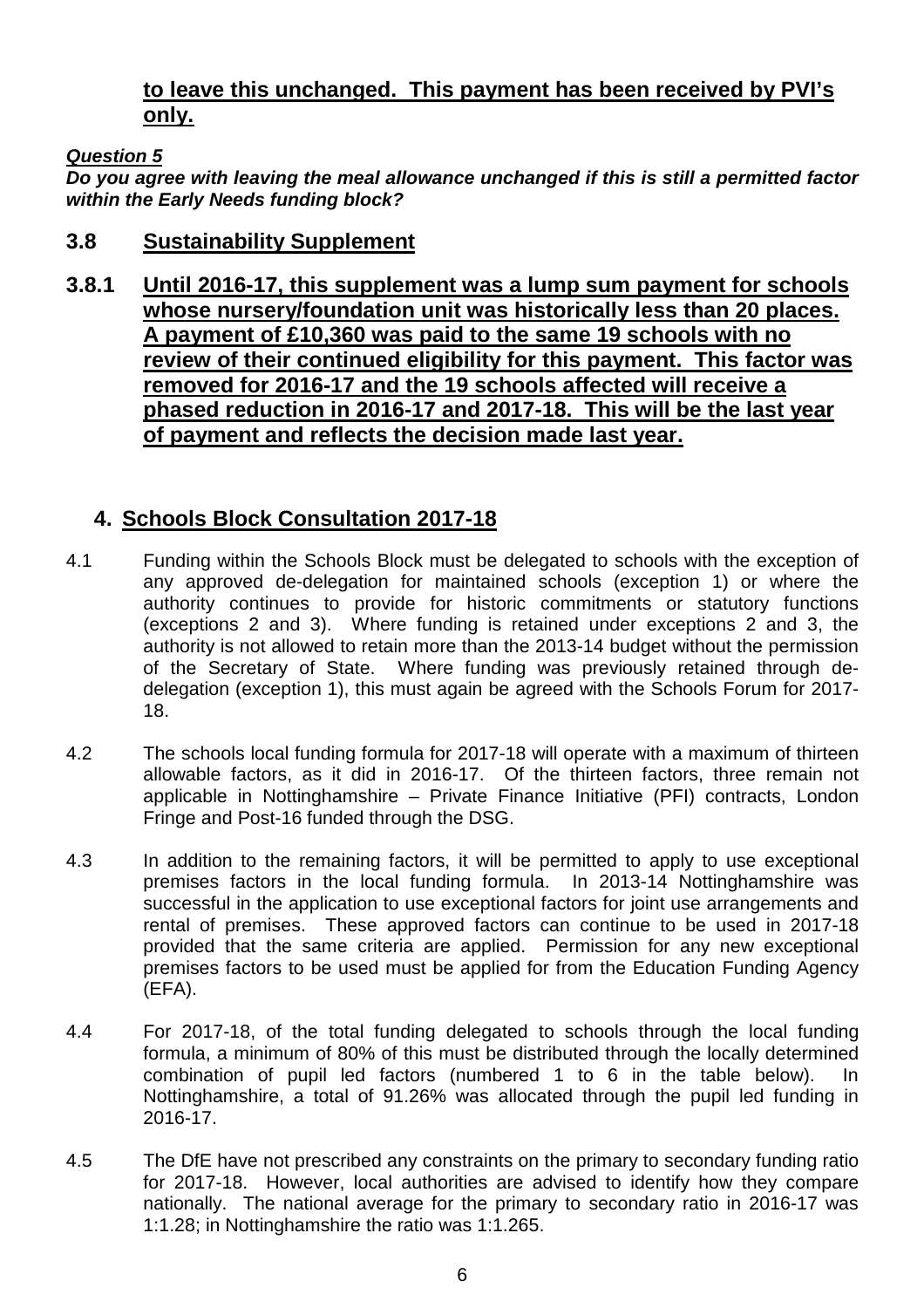- 4.6 The minimum funding guarantee (MFG) will continue to operate in 2017-18 at minus 1.5% per pupil. The MFG only applies to the funding received for statutory school age children and therefore excludes any early years or post 16 funding. As the protection provided by the MFG is based on per pupil funding, the MFG calculation will not include the lump sum, sparsity funding or rates.
- 4.7 The opportunity to seek approval to disapply the MFG for individual schools remains for 2017-18, but requests will only be considered if there is a significant change in a school's circumstances or pupil numbers and where inclusion of the MFG would lead to significant & inappropriate levels of protection.
- 4.8 The ability to apply a local gains cap will remain for 2017-18 to make the implications of the MFG affordable. There is no gains cap applied for 2016-17 and beyond as the cumulative gains cap of 10% over the three year period 2013-14 to 2015-16 has been achieved.
- 4.9 Following the recommendation of the Schools Forum to leave the funding formula unchanged, the proposal is that the agreed 2016-17 formula is applied. The table below shows the ten possible factors together with the guidance of how each factor must be operated and how it is applied in Nottinghamshire in the 2016-17 formula.

| 2016-17 Schools Block Funding Formula |                                                                       |                                                                                                                                                                        |                                                                                                                                           |  |  |  |  |
|---------------------------------------|-----------------------------------------------------------------------|------------------------------------------------------------------------------------------------------------------------------------------------------------------------|-------------------------------------------------------------------------------------------------------------------------------------------|--|--|--|--|
|                                       | <b>Factor</b>                                                         | <b>Guidance</b>                                                                                                                                                        | <b>Nottinghamshire application</b><br>of the factor                                                                                       |  |  |  |  |
|                                       | <b>Pupil Led Factors</b>                                              |                                                                                                                                                                        |                                                                                                                                           |  |  |  |  |
| $\mathbf{1}$                          | Basic per pupil<br>entitlement -<br>age weighted pupil<br>unit (AWPU) | Single unit value for primary $-$ the<br>value of the primary AWPU must be<br>greater than £2,000<br>Single unit value for each of KS3                                 | That the AWPU rates be<br>proportionally adjusted in order<br>to maintain the overall primary<br>to secondary funding ratio of<br>1:1.265 |  |  |  |  |
|                                       | (Compulsory factor)                                                   | and KS4 – the value of the KS3 and<br>KS4 AWPU must be greater than<br>£3,000                                                                                          |                                                                                                                                           |  |  |  |  |
| $\overline{2}$                        | Deprivation                                                           | Continues to be measured by free<br>school meals (either single year or                                                                                                | That the same percentage of<br>total funding, deprivation                                                                                 |  |  |  |  |
|                                       | (Compulsory factor)                                                   | Ever6 indicators) and/or Income<br>Deprivation Affecting Children Index<br>(IDACI).                                                                                    | indicators, and weightings<br>should be used to allocate<br>deprivation funding as<br>previously.                                         |  |  |  |  |
|                                       |                                                                       | Separate unit values for primary and<br>secondary phase are still permitted.                                                                                           |                                                                                                                                           |  |  |  |  |
|                                       |                                                                       | <b>Local authorities and Schools</b><br>Forums are requested to determine<br>an appropriate proportion of schools<br>block funding to allocate through this<br>factor. |                                                                                                                                           |  |  |  |  |
| 3                                     | <b>Prior attainment</b><br>(Low Cost, High<br>Incidence SEN)          | Primary pupils continue to be<br>identified by Early Years Foundation<br>Stage Profile (EYFSP). Pupils in<br>Years 2 to 5 will be identified by a                      | That the factor continues to be<br>included, and that we retain<br>the current proportion of<br>funding, and method for                   |  |  |  |  |
|                                       | (An optional factor<br>that Nottinghamshire<br>chose to adopt for     | score of less than 78 or 73 points on<br>the old EYFSP. Pupils in Year 1 will<br>be identified as those not achieving                                                  | distributing that funding as<br>previously                                                                                                |  |  |  |  |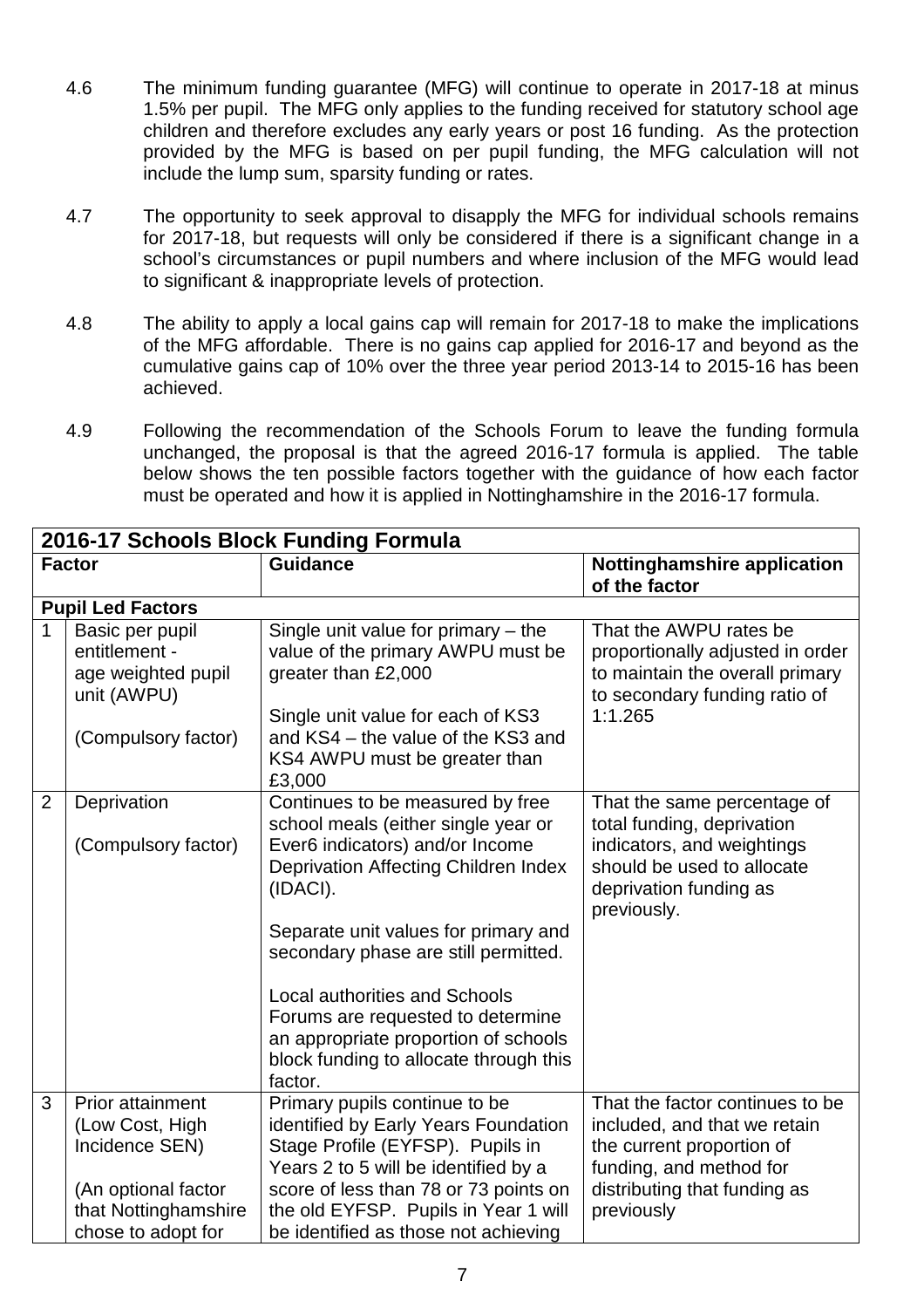|   | 2016-17 Schools Block Funding Formula                                                                                             |                                                                                                                                                                                                                                                                                        |                                                                                                                                                                                        |  |  |  |  |  |  |
|---|-----------------------------------------------------------------------------------------------------------------------------------|----------------------------------------------------------------------------------------------------------------------------------------------------------------------------------------------------------------------------------------------------------------------------------------|----------------------------------------------------------------------------------------------------------------------------------------------------------------------------------------|--|--|--|--|--|--|
|   | <b>Factor</b>                                                                                                                     | <b>Guidance</b>                                                                                                                                                                                                                                                                        | <b>Nottinghamshire application</b><br>of the factor                                                                                                                                    |  |  |  |  |  |  |
|   | $2015 - 16$                                                                                                                       | a 'good' level of development.                                                                                                                                                                                                                                                         |                                                                                                                                                                                        |  |  |  |  |  |  |
|   |                                                                                                                                   | Secondary pupils continue to be<br>identified by Key Stage 2<br>assessments, but will now be<br>identified as achieving Level 3 or<br>below in English OR mathematics.<br>Separate unit values for primary and                                                                         |                                                                                                                                                                                        |  |  |  |  |  |  |
| 4 | Looked after children<br>(An optional factor<br>that Nottinghamshire<br>chose to adopt for<br>$2015 - 16$                         | secondary phase are still permitted.<br>A single unit value for both phases<br>will remain.<br>A single indicator will now be<br>provided, covering all pupils who<br>have been looked after for one day<br>or more on 31 March 2015.                                                  | That the factor continues to be<br>included, and that a fixed unit<br>value of £3,000 should<br>continue to be used to allocate<br>this funding                                        |  |  |  |  |  |  |
| 5 | English as an<br>additional language<br>(EAL)<br>(An optional factor<br>that Nottinghamshire<br>chose to adopt for<br>$2015 - 16$ | Pupils will continue to attract funding<br>for a maximum of three years after<br>the pupil enters the statutory age<br>school system.<br>Separate unit values for primary and<br>secondary phase are still permitted.                                                                  | That the factor is retained, and<br>that the same percentage of<br>total funding should be<br>allocated through the EAL<br>factor with a single unit value                             |  |  |  |  |  |  |
| 6 | Pupil mobility<br>(An optional factor<br>that Nottinghamshire<br>chose to adopt for<br>$2015-16$                                  | Pupils starting school at non-<br>standard start dates (i.e. not August,<br>September or January for Year R) in<br>the last three academic years. A<br>10% threshold will apply to attract<br>funding.<br>Separate unit values for primary and<br>secondary phase are still permitted. | That the factor is retained and<br>that the same percentage of<br>total funding should be<br>allocated through the Pupil<br>Mobility factor as previously,<br>with a single unit value |  |  |  |  |  |  |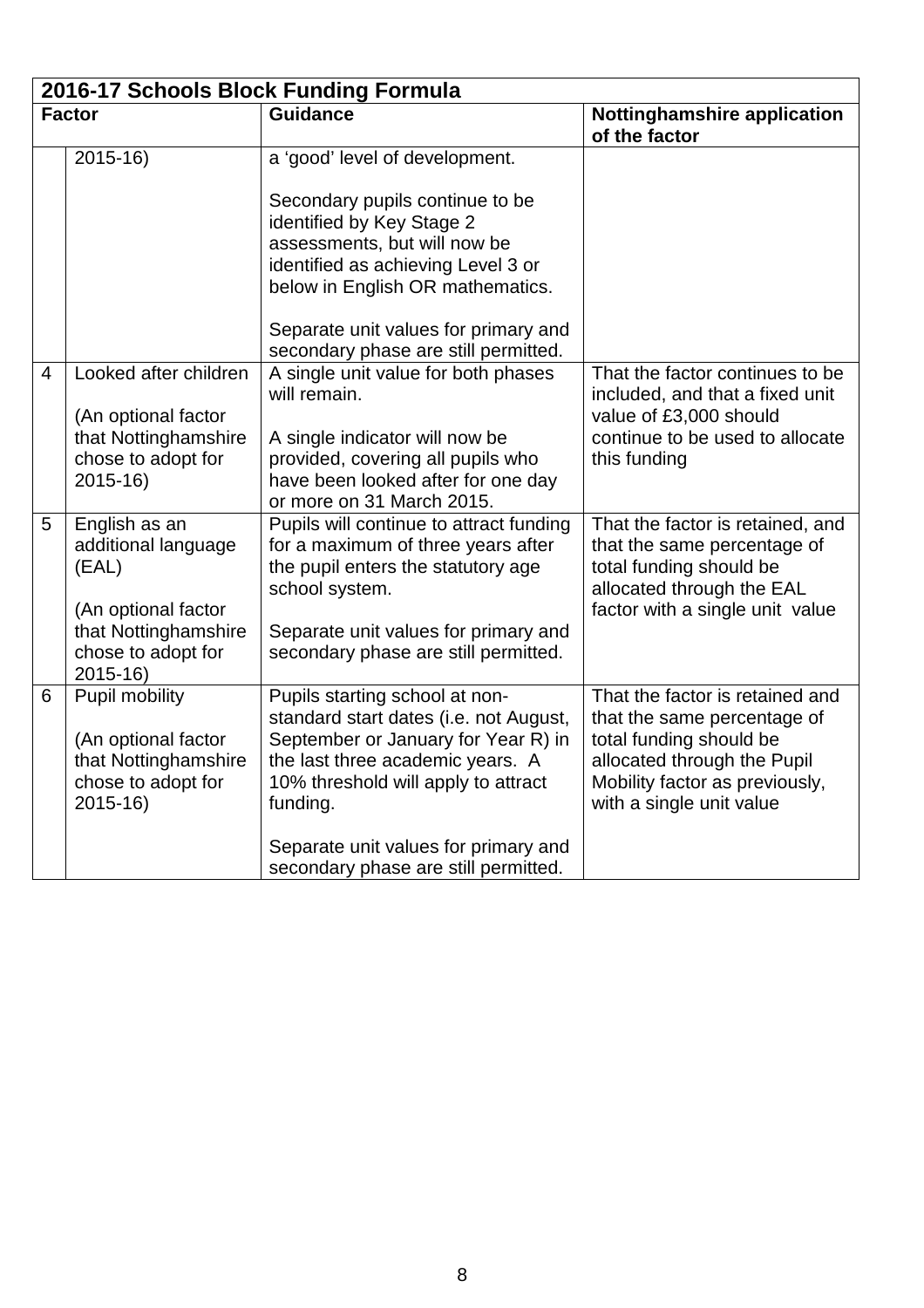|                | <b>Schools Block Funding Formula</b>                                                             |                                                                                                                                                                                                                                                                                                                                                                                                                                                                  |                                                                                                                                                                                                                               |  |  |  |  |  |
|----------------|--------------------------------------------------------------------------------------------------|------------------------------------------------------------------------------------------------------------------------------------------------------------------------------------------------------------------------------------------------------------------------------------------------------------------------------------------------------------------------------------------------------------------------------------------------------------------|-------------------------------------------------------------------------------------------------------------------------------------------------------------------------------------------------------------------------------|--|--|--|--|--|
| <b>Factor</b>  |                                                                                                  | <b>Guidance</b>                                                                                                                                                                                                                                                                                                                                                                                                                                                  | <b>Nottinghamshire application</b><br>of the factor                                                                                                                                                                           |  |  |  |  |  |
|                | <b>Non Pupil Led Factors</b>                                                                     |                                                                                                                                                                                                                                                                                                                                                                                                                                                                  |                                                                                                                                                                                                                               |  |  |  |  |  |
| $\overline{7}$ | Sparsity<br>(an optional factor<br>that<br>Nottinghamshire<br>chose not to adopt<br>for 2015-16) | A fixed or variable amount to a<br>maximum of £100,000 may be<br>applied to small schools where the<br>average distance (as the crow flies)<br>to pupils' second nearest school is<br>>2 miles primary<br>>3 miles secondary<br>To be classed as a small school,<br>primary schools must have a<br>maximum of 150 pupils on roll and<br>secondary schools must have a<br>maximum of 600 pupils on roll to<br>qualify.                                            | That Nottinghamshire does not<br>adopt this factor                                                                                                                                                                            |  |  |  |  |  |
| 8              | Lump sum<br>(an optional factor<br>that<br>Nottinghamshire<br>chose to adopt for<br>$2015 - 16$  | Lump sum value may be different for<br>primary and secondary phase, with<br>an upper limit of £175,000.<br>The value used for each phase must<br>be applied to all schools in that<br>phase.<br>Merging schools will be permitted to<br>keep 85% of the two lump sums for<br>the next financial year in which they<br>merge.<br>Local Authorities may apply for an<br>exceptional factor to pay a further<br>allowance in the second year after<br>amalgamation. | That the factor is retained, with<br>both Primary and Secondary<br>phases receiving £100,000 per<br>school, as previously and that<br>Nottinghamshire does not<br>apply for an exceptional factor<br>for amalgamating schools |  |  |  |  |  |
| 9              | Split sites<br>(an optional factor<br>that<br>Nottinghamshire<br>chose to adopt for<br>2015-16)  | The criteria used for this factor can<br>continue to be determined locally but<br>must clearly define what constitutes a<br>split site and how much is paid.                                                                                                                                                                                                                                                                                                     | That the factor be retained and<br>that the current methodology<br>and funding for split site<br>schools continues subject to<br>an annual review                                                                             |  |  |  |  |  |
| 10             | Rates<br>(an optional factor<br>that<br>Nottinghamshire<br>chose to adopt for<br>2015-16)        | Rates will continue to be funded at<br>the latest estimate of cost.                                                                                                                                                                                                                                                                                                                                                                                              | That the current arrangement<br>to pay rates centrally continues                                                                                                                                                              |  |  |  |  |  |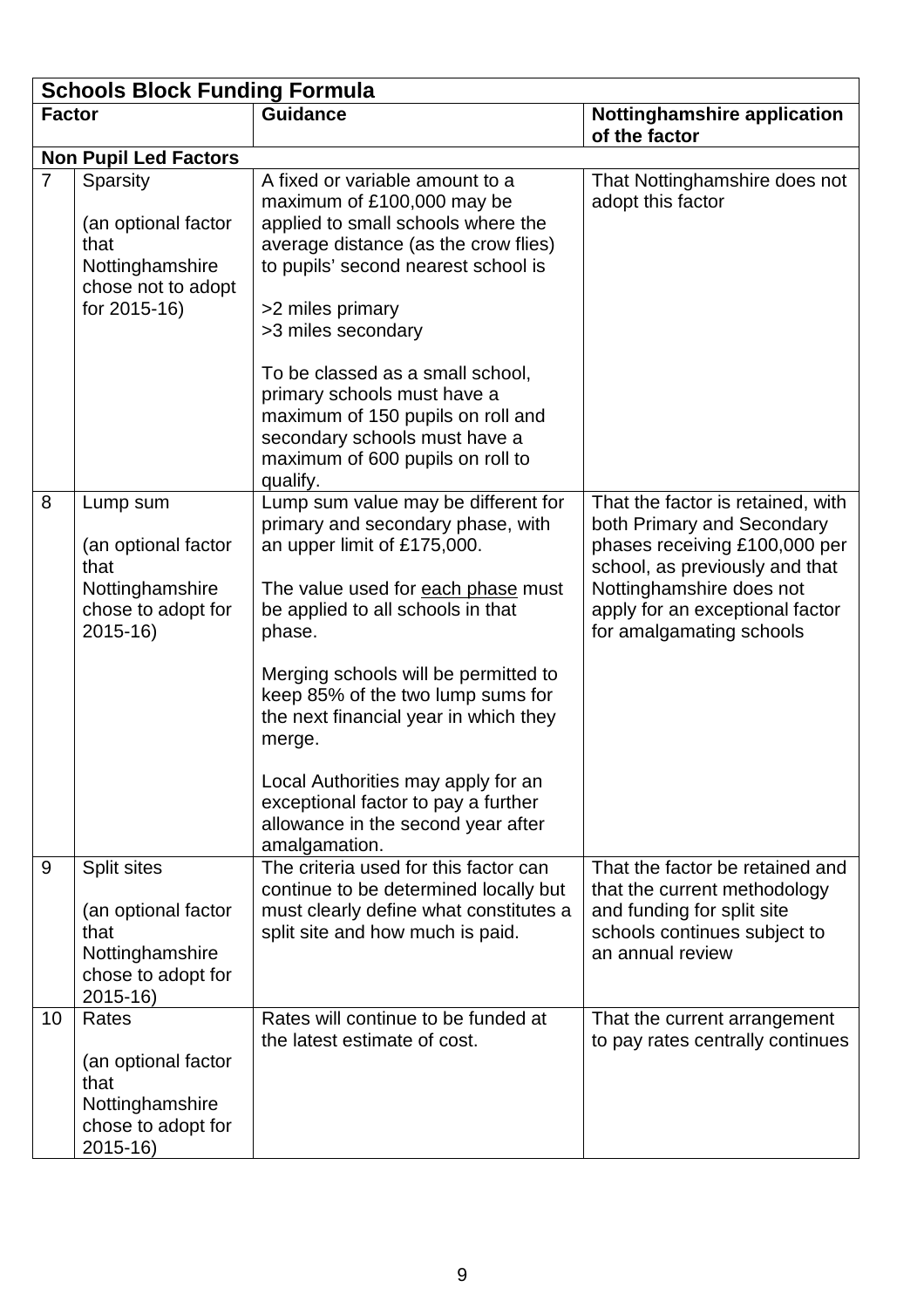| <b>Schools Block Funding Formula</b> |                            |                                                                                                                                                                                                                                                                                |                                                                                    |  |  |  |  |  |
|--------------------------------------|----------------------------|--------------------------------------------------------------------------------------------------------------------------------------------------------------------------------------------------------------------------------------------------------------------------------|------------------------------------------------------------------------------------|--|--|--|--|--|
| <b>Factor</b>                        |                            | <b>Guidance</b>                                                                                                                                                                                                                                                                | Nottinghamshire application<br>of the factor                                       |  |  |  |  |  |
|                                      | <b>Exceptional Factors</b> |                                                                                                                                                                                                                                                                                |                                                                                    |  |  |  |  |  |
| 11                                   | Joint Use and<br>Rental    | In 2013-14 Nottinghamshire was<br>successful in its application to use<br>exceptional factors for joint use<br>arrangements and rental of premises.<br>Approved factors can continue to be<br>applied but any new ones must be<br>approved by the Education Funding<br>Agency. | That the exceptional factors for<br>joint use and rental continue to<br>be applied |  |  |  |  |  |

# 4.10 **Overview of Proposals for 2017-18**

- To use the same formula for allocating funding as in 2016-17 as recommended by the Schools Forum
- To consult on de-delegating funding in 2017-18 for maintained primary and secondary schools (page 12, question 9)

# **4.11 Deprivation and the treatment of the Pupil Premium**

- **4.11.1 The DfE is clear that deprived pupils should attract additional funding and, as such, local authorities are required to have a mandatory deprivation factor within their formula to do this. There will continue to be an investment in support for deprived pupils over and above the amounts distributed through local formulae in the form of the Pupil Premium, which was expanded for 2015-16. In order to ensure that the Pupil Premium remains an additional allocation to school budget shares to support deprived pupils, the Deprivation factor remains mandatory in the local funding formula.**
- **4.11.2 Local authorities can continue to use free school meals (FSM) data, Income Deprivation Affecting Children Index (IDACI) data or a combination of the two. Where FSM data is used it can either be through eligible pupils or the Ever 6 model (which counts pupils who have been entitled to a free school meal at the January census point in the last 6 years).**
- **4.11.3 It is proposed to continue to use a combined factor with funding at the same level (3.24% of total funding) and in the same proportion as in 2016-17, being 50% of the total funding distributed through Ever-6 FSM data and 50% through IDACI data.**
- **4.11.4 The bandings for IDACI data are set by the DfE and have been changed for 2017-18 to return the IDACI bands to a roughly similar size (in terms of the proportion of pupils in each band) as in 2015-16.**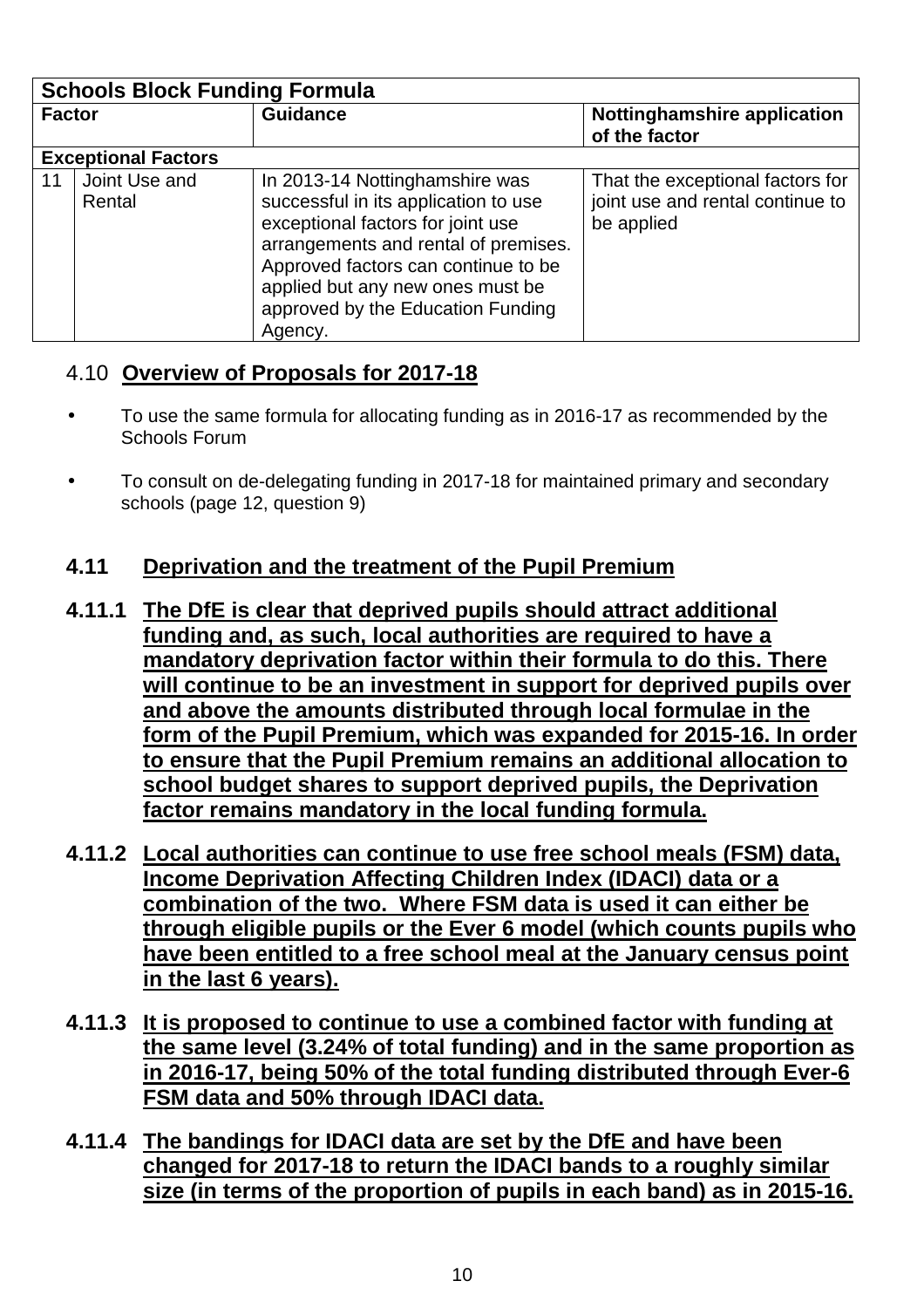| <b>Bands used in</b> | <b>IDACI</b> score    | % pupils in    | % pupils in                 | New bands for | <b>IDACI</b> score    | % pupils in      |
|----------------------|-----------------------|----------------|-----------------------------|---------------|-----------------------|------------------|
| 2015-16 and          |                       | each band      | each band                   | 2017-18       |                       | each new         |
| 2016-17              |                       | $(2015-16)$    | $(2016-17)$                 |               |                       | band (2015)      |
|                      |                       |                |                             |               |                       | <b>October</b>   |
|                      |                       |                |                             |               |                       | census)          |
|                      |                       |                | Based on 2010 Based on 2015 |               |                       | Based on 2015    |
|                      |                       | IDACI dataset: | <b>IDACI dataset;</b>       |               |                       | IDACI dataset;   |
|                      |                       | 2016-17 IDACI  | 2016-17 IDACI               |               |                       | new <b>IDACI</b> |
|                      |                       | bands          | bands                       |               |                       | bands for 2017-  |
|                      |                       |                |                             |               |                       | 18               |
| т                    | U                     | $\mathbf v$    | W                           | X             |                       | z                |
| 6                    | Between 0.60 and 1.00 | 3%             | 1%                          | A             | Between 0.50 and 1.00 | 3%               |
| 5                    | Between 0.50 and 0.60 | 6%             | 3%                          | B             | Between 0.40 and 0.50 | 8%               |
| 4                    | Between 0.40 and 0.50 | 10%            | 8%                          | с             | Between 0.35 and 0.40 | 7%               |
| 3                    | Between 0.30 and 0.40 | 12%            | 14%                         | D             | Between 0.30 and 0.35 | 8%               |
| 2                    | Between 0.25 and 0.30 | 7%             | 9%                          | E             | Between 0.25 and 0.30 | 9%               |
|                      | Between 0.20 and 0.25 | 8%             | 10%                         | F             | Between 0.20 and 0.25 | 10%              |
| 0                    | Less than 0.20        | 53%            | 56%                         | G             | Less than 0.20        | 56%              |

#### **4.11.5 Despite the changes to the IDACI data, as recommended by the Schools Forum we propose to apply the same weighting to the new bands as to the previous equivalent band based on the table above i.e.**

| Band in 15-16 and<br>16-17 | New band for 17-<br>18 |
|----------------------------|------------------------|
|                            |                        |
|                            | F                      |
|                            |                        |
|                            | C.                     |
| 5                          |                        |
|                            |                        |

# **4.11.6 Our formula then applies deprivation as follows:-**

| οf<br><b>Total</b><br><b>Funding</b><br><b>Allocated</b> | Percentage Deprivation<br><b>Indicator</b> | <b>Split</b><br><b>Equally</b> | <b>IDACI</b><br><b>Band</b> | <b>Split</b>  | 2017-18<br>No. of<br><b>Pupils</b> | 2017-18<br><b>Per Pupil</b><br><b>Funding</b> | No. of<br><b>Pupils</b> | 2016-17 2016-17<br>Per<br><b>Pupil</b><br>Funding<br>£ | No. of<br><b>Pupils</b> | 2015-16 2015-16<br>Per<br><b>Pupil</b><br>Funding |
|----------------------------------------------------------|--------------------------------------------|--------------------------------|-----------------------------|---------------|------------------------------------|-----------------------------------------------|-------------------------|--------------------------------------------------------|-------------------------|---------------------------------------------------|
|                                                          | <b>FSM</b>                                 | 50%                            |                             |               |                                    | 291.85                                        |                         | 291.57                                                 |                         | 290.15                                            |
|                                                          |                                            |                                |                             |               |                                    |                                               |                         |                                                        |                         |                                                   |
| 3.24%                                                    | <b>IDACI</b>                               | 50%                            | $C-F$                       | $\frac{1}{3}$ | 32,062                             | 74.07                                         | 37,803                  | 62.77                                                  | 33,668                  | 67.35                                             |
|                                                          |                                            |                                | A-B                         | $\frac{2}{3}$ | 7,475                              | 635.26                                        | 1,717                   | 2,763.36                                               | 3,731                   | 1,271.75                                          |
|                                                          |                                            |                                |                             |               |                                    |                                               |                         |                                                        |                         |                                                   |

### **4.11.7 All other factors would also be unchanged and applied exactly as for 2016-17.**

#### **Question 6**

**Do you agree that the same formula should be used to allocate funding in 2017-18 as was used in 2016-17?**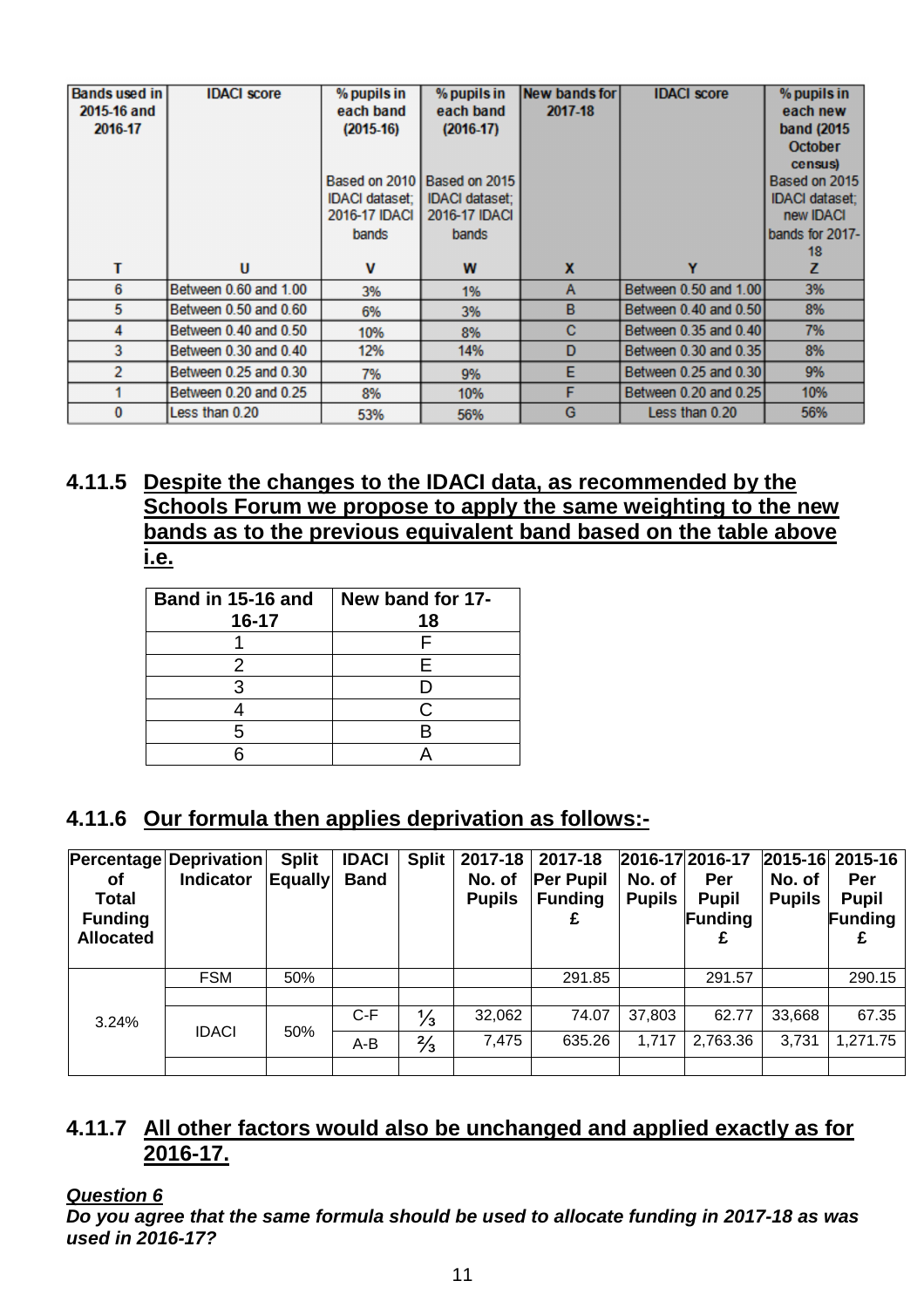**If you do not agree with this proposal which is recommended by the Schools Forum, please state which factor you wish to change and in what way you propose it should be changed.** 

#### **4.12 Growth Fund**

- **4.12.1 The growth fund must be agreed by the Schools Forum and is deducted from the Schools Block before calculating budget shares. In 2015-16, and 2016-17 the growth fund was set at £1.0m. This is a primary growth fund.**
- **4.12.2 It is proposed that the primary growth fund is maintained at its 2016- 17 level of £1.0m.**

#### **Question 7**

**Do you agree that the growth fund should continue?** 

#### **Question 8**

**Do you agree with the proposal to maintain the growth fund at £1.0m?** 

#### **4.13 De-delegation**

- **4.13.1 The DfE continues to require that any funding that was subject to dedelegation in 2016-17 should be re-approved by schools forum if the de-delegation is to continue in 2017-18. Maintained schools in each phase will need to agree collectively, through the Schools Forum, whether to de-delegate funding to the local authority to meet certain permitted categories of expenditure centrally. The rationale for dedelegation is to achieve economies of scale and to pool risk across schools for these costs.**
- **4.13.2 De-delegation will be an option for maintained primary and secondary schools for the following allocations in line with 2013-14, 2014-15, 2015-16 and 2016-17 delegation. Following the withdrawal of the ESG for 2017-18 a new de-delegation is required to fund the Moderation of teacher assessments in Primary schools if no other funding becomes available. The indicative rates for de-delegation in 2017-18 are shown in the table below with the 2016-17 rates (shown in brackets) for comparison where changed.**

|                                                       | Primary per pupil<br>de-delegation | Secondary per pupil<br>de-delegation |
|-------------------------------------------------------|------------------------------------|--------------------------------------|
| Free school meal eligibility assessment               | £0.87                              | £0.91                                |
| Supply cover (for trade union facility time)          | £1.51                              | £1.64                                |
| Support to underperforming ethnic minority groups and | £5.03                              | £5.03                                |
| bilingual learners                                    |                                    |                                      |
| Contingency for crisis communications                 | £0.90 (£0.75)                      | Nil                                  |
| Moderation of teacher assessments*                    | £3.20 (Nil)                        | Nil                                  |

\*This funding will only be retained if no alternative funding is announced.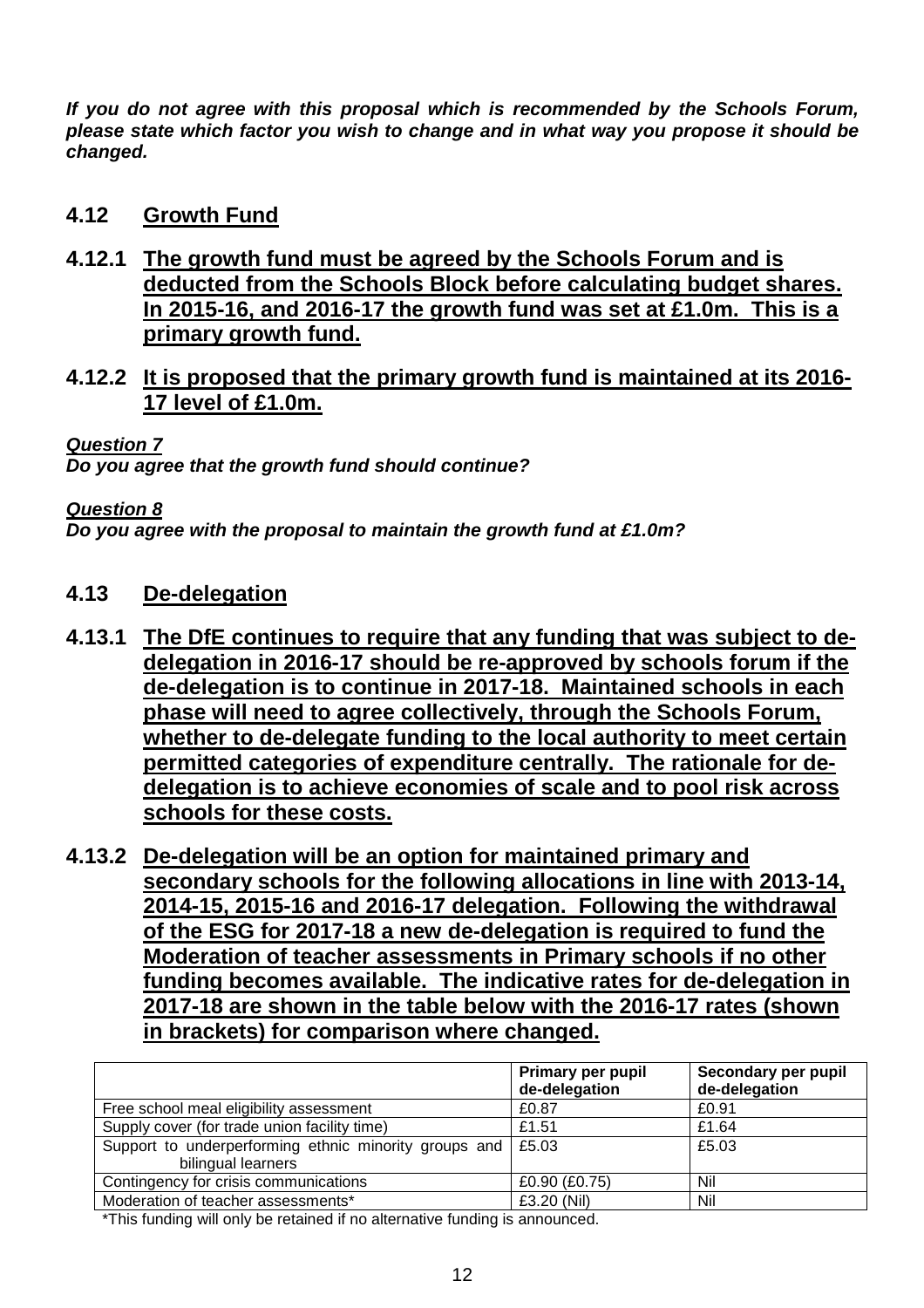#### **Question 9**

**As a representative of either a maintained primary or secondary school, do you agree to the de-delegation of the following in 2017-18:** 

- **Free school meals eligibility assessment?**
- **Staff costs / supply cover (trade union facility time)?**
- **Support to underperforming ethnic minority groups and bilingual learners?**
- **Contingency for crisis communications?**
- **Moderation of teacher assessments?**

#### **4.14 Minimum Funding Guarantee**

**4.14.1 To minimise the impact of changes to school budgets and to allow schools time to plan for any changes in the level of funding they receive, the national minimum funding guarantee (MFG) will continue to operate at minus 1.5% per pupil in 2017-18. This is to ensure that no school loses more than 1.5% per pupil in delegated funding in comparison to the previous financial year's budget.**

#### **4.14.2 Certain items will be automatically excluded from the calculation of the MFG, as including any which could result in excessive or insufficient protection for schools. The automatic exclusions are:-**

- High Needs funding for pupils with SEN
- 2016-17 lump sum
- Early years funding
- Rates
- Sparsity factor if adopted by Nottinghamshire

The cost of the MFG protection has to be funded from the overall funding available within the Schools block. As there could be significant amounts of protection required in some areas as a result of formula changes, local authorities will be able to apply a gains cap so that schools cannot gain more than a certain amount per pupil as a result of the new formula. There is no proposal to create a new gains cap for 2017-18.

#### **4.15 High Needs Funding**

#### **4.15.1 Schools will continue to be required to fund the first £6,000 of high needs pupils. The £6,000 has been mandatory since 2014-15.**

#### **4.16 Reserve allocation**

**4.16.1 It is proposed that £1million of the non-ISB reserve is allocated to schools in 2017-18 but not via the funding formula. The current regulations state that any previous year DSG underspend may be allocated to schools via the funding formula but if allocated in this way it will not benefit all schools where the MFG is applicable. In order, therefore, for all schools to benefit from this allocation, it is proposed that a disapplication request is made to the Secretary of**